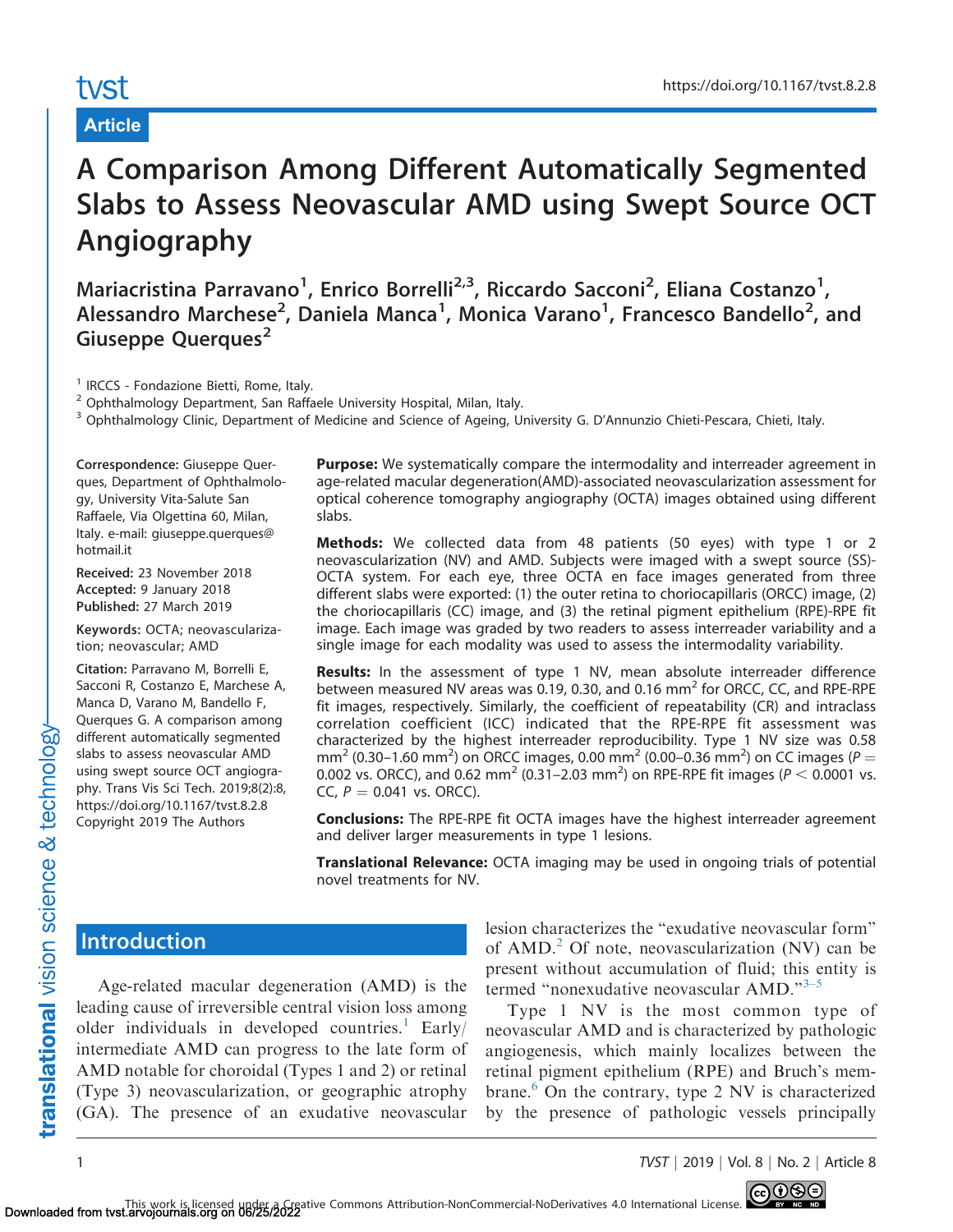confined in the subretinal space, and represents the least frequent phenotype of neovascular AMD, given that it accounts for 9% to 17% of all newly diagnosed cases.<sup>[7](#page-6-0)</sup>

Optical coherence tomography angiography (OC-TA) has proven to be an estimable imaging tool for assessment of neovascular AMD without the need for dye injection.<sup>8</sup> Given that OCTA images are investigated mainly using en face visualization and acquired OCTA volumetric scans can be segmented at specific depths, visualization of types 1 and 2 NV may be obtained using different slabs. Although these slabs typically are manually outlined on the corresponding OCT cross-sectional B-scan images to include the whole neovascular membrane, this strategy often is labor intensive and has biases of manual grading. Thus, it has been assumed important to adopt standardized en face segmentation strategies to visualize and measure NV on OCTA images. Recently, the outer retina to choriocapillaris (ORCC) slab has been shown to be useful to assess types 1 and 2 NV.<sup>[9](#page-7-0)</sup> However, other automatically segmented slabs may be used to visualize NV on OCTA images.

We systematically compared the intermodality and interreader agreement in NV assessment for OCTA images obtained using different automatically segmented slabs. In details, assuming that type 1 NV is confined mainly between the RPE and Bruch's membrane, we investigated whether the RPE-RPE fit slab may represent a more suitable segmentation strategy for visualizing type 1 NV.

### Methods

#### Study Participants

This multicenter, retrospective observational case series adhered to the tenets of the Declaration of Helsinki. Institutional review board (IRB) approval was obtained from the University Vita-Salute San Raffaele (Milan, Italy) and IRCCS - Fondazione Bietti (Rome, Italy).

In this study, subjects 50 years and older with treatment-naïve exudative neovascular  $\text{AMD}^2$  $\text{AMD}^2$  were identified. All patients were imaged with the PLEX Elite 9000 device (Carl Zeiss Meditec, Inc., Dublin, CA) between 2017 and 2018. An IRB-approved informed consent was obtained from all patients. Moreover, all patients underwent a complete ophthalmologic examination, including measurement of best corrected visual acuity (BCVA), intraocular pressure (IOP), and dilated fundus examination.

Exclusion criteria for neovascular AMD eyes were previous ocular surgery or history of anti-vascular endothelial growth factor (VEGF) therapy, any evidence of type 3 NV in the enrolled eye, and poor quality images with a signal strength index (SSI) less than 6 or significant motion artifacts (seen as large dark lines on the en face angiogram).

#### Imaging

Patients underwent swept source (SS)-OCTA imaging using the PLEX Elite 9000 device (Carl Zeiss Meditec, Inc.), which uses a swept laser source with a central wavelength of 1050 nm and a bandwidth of 100 nm. This instrument has an axial resolution of approximately 5  $\mu$ m and a lateral resolution estimated at approximately  $14 \mu m$ . For each eye in the study, OCTA images using either the  $3 \times 3$ - or 6  $\times$  6-mm scan pattern were acquired, according to the NV size and to include the whole neovascular lesion.

A fully-automated segmentation algorithm was used for the three-dimensional structural OCT data and applied to OCTA flow intensity with sum projection analyses, to obtain three different OCTA en face images: (1) the ORCC image that was obtained with a slab extended from the outer boundary of the outer plexiform layer (OPL) to 8  $\mu$ m beneath Bruch's membrane, (2) the choriocapillaris  $(CC)$  image obtained using a slab 20  $\mu$ m thick starting from Bruch's membrane, and (3) the RPE-RPE fit image that was visualized with a slab extended from the RPE to the RPE fit reference. The latter boundary is located at the outer limit of the ideal location of the RPE, where Bruch's membrane usually is placed. An automated algorithm to remove projections artifacts was used for each slab. Thus, the obtained en face images were exported as JPEG files with a resolution of  $1024 \times 1024$  pixels

#### Grading Protocol

First, all three OCTA en face images (ORCC, CC, and RPE-RPE fit) were opened in image analysis ImageJ software (National Institutes of Health [NIH], Bethesda, MD; available in the public domain at http://imagej.nih.gov/ij/).<sup>[10](#page-7-0)</sup> Then, two experienced graders (EB and EC) independently delineated the border of the NV lesions. Pixel counts from the outlined area were measured and were converted into area measurements. Graders were masked for the slab used to obtain the OCTA en face images and all images were mixed and randomly graded.

After grading of all the cases was completed, a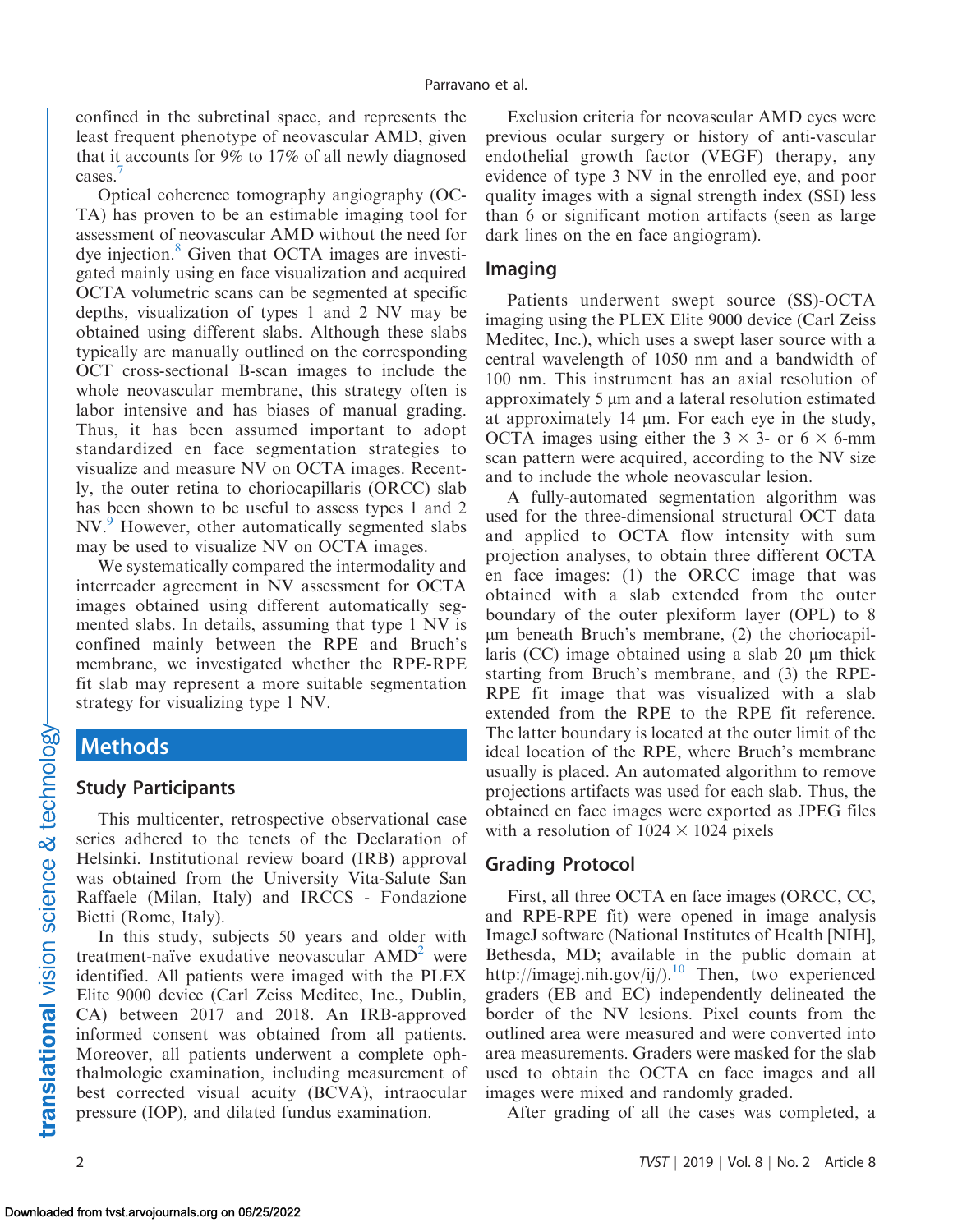



Figure 1. Bland-Altman graphs for interreader agreement considering the whole cohort (upper line) and exclusively enrolled eyes with type 1 NV (lower line). The Bland-Altman graphs (one for each slab investigated) show the measurement differences for the lesion area between two readers (y-axis) vs. mean of the two graders (x-axis). The solid line indicates mean difference (or bias) and the dashed lines indicate the 95% limits of agreement (upper and lower limits of agreement – LOA).

single graded image was used to assess the intermodality variability for NV size. Furthermore, these images were used to binarize and skeletonize the NV lesion, as shown previously.<sup>[11](#page-7-0)</sup> Therefore, binarized and skeletonized images were used to investigate the NV perfusion and vessel length density, respectively. Thus, the perfusion density was calculated as a unitless proportion of the number of pixels over the threshold divided by the total number of pixels within the NV area on the binarized image. The vessel length density was defined as the total length of the perfused vasculature divided by the total number of pixels in the NV analyzed area on the skeletonized image.

#### Statistical Analysis

Statistical calculations were performed using Statistical Package for Social Sciences (version 20.0, SPSS, Inc., Chicago, IL). For each type of en face image (ORCC, CC, and RPE-RPE fit) mean absolute interreader difference, the intraclass correlation coefficient (ICC; two-way random, absolute agreement), and the 95% coefficient of repeatability (CR) were determined. For visualization of the level of agreement, Bland-Altman graphs were plotted.

Friedman's 2-way analysis of variance (ANOVA) nonparametric test was conducted to compare the graded NV area and NV perfusion and vessel length densities among the OCTA images, to assess the

intermodality variability. The chosen level of statistical significance was  $P<0.05$ . The sample size of the study was tested to be proper for a mean difference between groups of almost 10%, a power of 80%, and type I error rate  $(\alpha)$  of 5%.

#### **Results**

#### Characteristics of Patients Included in the Analysis

Of the 48 patients  $(50 \text{ eyes})$  with treatment-naïve exudative neovascular AMD who fulfilled inclusion criteria, six were excluded from the analysis because of poor scan quality. Of the 44 eyes (42 patients, 23 males) included in the analysis, 34 (77%) had type 1 NV, four (9%) type 2 NV, and six (14%) mixed types 1 and 2 NV. Mean age  $\pm$  standard deviation (SD) of the patients enrolled was 77.3  $\pm$  6.2 years (range, 61– 87 years).

#### Interreader Agreement

The level of agreement between graders is illustrated in the Bland-Altman plots (Fig. 1) and in [Table](#page-3-0) [1.](#page-3-0) Mean absolute interreader difference between measured NV areas was 0.20, 0.46, and 0.20  $mm<sup>2</sup>$ for ORCC, CC, and RPE-RPE fit images, respectively. The CR (the value below which the difference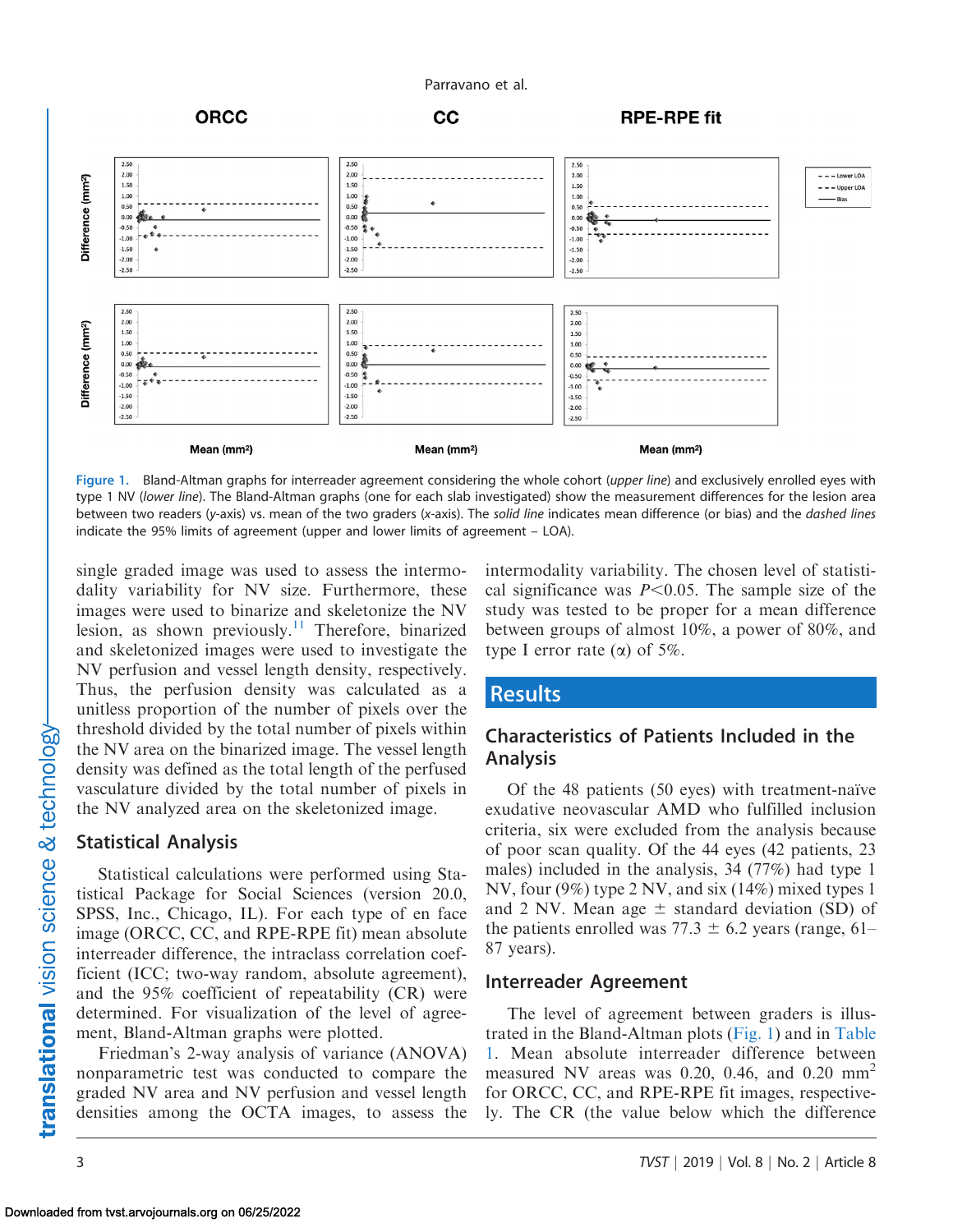|                                                       | ORCC                | CC                   | <b>RPE-RPE Fit</b>  |
|-------------------------------------------------------|---------------------|----------------------|---------------------|
| Mean absolute interreader difference, mm <sup>2</sup> | 0.20                | 0.46                 | 0.20                |
| $CR, \, mm2$                                          | 0.75                | 1.61                 | 0.66                |
| ICC.                                                  | 0.973               | 0.890                | 0.980               |
| NV area, $mm^2$ , median (IQR)                        | $0.73(0.30-1.65)$   | $0.00(0.00-0.29)$    | $0.65(0.31-1.66)$   |
| NV perfusion density, median (IQR)                    | $0.63(0.54 - 0.69)$ | $0.00(0.00 - 0.54)$  | $0.59(0.50 - 0.68)$ |
| NV vessel length density, median (IQR)                | $0.07(0.05 - 0.10)$ | $0.00$ $(0.00-0.07)$ | $0.07(0.05 - 0.09)$ |

<span id="page-3-0"></span>Table 1. Comparison of Measurement From Three OCTA Images in the Whole Neovascular AMD Cohort

FCR, 95% coefficient of repeatability.

between two measurements will lie in 95% of cases) was 0.75, 1.61, and 0.66  $mm<sup>2</sup>$  for the for the ORCC-, CC-, and RPE-RPE fit-based grading, respectively. Likewise, the ICC (0.973, 0.890, and 0.980, respectively) indicated that ORCC- and RPE-RPE fit-based grading have the highest interreader agreements.

In a subanalysis considering only eyes with type 1 NV (Table 2), mean absolute interreader difference between measured NV areas was 0.19, 0.30, and 0.16 mm<sup>2</sup> for ORCC, CC, and RPE-RPE fit images, respectively. Similarly, the CR (0.65, 0.90, and 0.45 mm<sup>2</sup> for the ORCC-OCTA-, CC-OCTA-, and RPE-RPE fit-OCTA-based grading, respectively) and ICC (0.985, 0.976, and 0.989 for ORCC, CC, and RPE-RPE fit, respectively) indicated that the RPE-RPE fit assessment was characterized by the highest interreader reproducibility.

#### Intermodality Comparison

On ORCC images, 43 of 44 NV (98%) eyes were correctly identified (one type 1 NV was failed to be recognized). Graders were able to identify 18/44 NV (41%) eyes on CC images, since 17 type 1, three type 2, and six mixed NV cases were not properly distinguished. Finally, on RPE-RPE fit images, graders did identify 41 NV (93%) case and failed to identify 1 lesion for each NV type.

Median (interquartile range [IQR]) NV graded areas were 0.73 (0.30–1.65), 0.00 (0.00–0.29), and 0.65  $(0.31-1.66)$  mm<sup>2</sup> for the ORCC, CC, and RPE-RPE fit images, respectively (Table 1). The NV area measurement was larger for ORCC than for CC images ( $P < 0.0001$ ). Similarly, the RPE-RPE fitbased measurements were significantly larger than CC-based measurements ( $P < 0.0001$ ). There was no significant difference in lesion area measurement between ORCC- and RPE-RPE fit-based grading (P  $(1,0)$ . The NV perfusion density was 0.63 (0.54–0.69), 0.00 (0.00–0.54;  $P<$ .0001 vs. ORCC), and 0.59 (0.50– 0.68) on ORCC, CC, and RPE-RPE fit images ( $P <$ 0.0001 vs. CC,  $P = 0.236$  vs. ORCC), respectively (Table 1). The NV vessel length density was 0.07  $(0.05-0.10)$ ,  $(0.00(0.00-0.07))$ , and  $(0.05-0.09)$  for the ORCC, CC, and RPE-RPE fit images, respectively ( $P = 0.057$  ORCC vs. CC;  $P = 0.017$  RPE-RPE fit vs. CC, and  $P = 1.0$  RPE-RPE fit vs. ORCC; Table 1).

In a subanalysis that considered only eyes with type 1 NV (Table 2), the median (IQR) NV size was 0.58 (0.30–1.60), 0.00 (0.00–0.36;  $P = 0.002$  vs. ORCC), and  $0.62$  (0.31–2.03) mm<sup>2</sup> on ORCC, CC, and RPE-RPE fit images ( $P < 0.0001$  vs. CC,  $P =$ 0.041 vs. ORCC), respectively. The NV perfusion density (median  $= 0.62$ , IQR  $= 0.53 - 0.69$  for ORCC images; median  $= 0.00$ , IQR  $= 0.00 - 0.55$  for CC images; median = 0.59,  $IQR = 0.48{\text -}0.70$  for RPE-RPE fit images) was lower for CC compared to ORCC ( $P < 0.0001$ ) and RPE-RPE fit ( $P = 0.001$ ) images. The NV perfusion density was slightly greater numerically in the RPE-RPE fit than in the ORCC

Table 2. Comparison of Measurement From Three OCTA Images in the Type 1 Neovascularization Cohort

|                                                       | ORCC                   | CC                   | <b>RPE-RPE fit</b>     |
|-------------------------------------------------------|------------------------|----------------------|------------------------|
| Mean absolute interreader difference, mm <sup>2</sup> | 0.19                   | 0.30                 | 0.16                   |
| $CR, \, mm2$                                          | 0.65                   | 0.90                 | 0.45                   |
| ICC.                                                  | 0.985                  | 0.976                | 0.989                  |
| NV area, $mm2$ , median (IQR)                         | $0.58(0.30-1.60)$      | $0.00(0.00 - 0.36)$  | $0.62$ $(0.31 - 2.03)$ |
| NV perfusion density, median (IQR)                    | $0.62$ $(0.53 - 0.69)$ | $0.00$ $(0.00-0.55)$ | $0.59(0.48 - 0.70)$    |
| NV vessel length density, median (IQR)                | $0.07(0.05 - 0.09)$    | $0.00$ $(0.00-0.07)$ | $0.07(0.06 - 0.09)$    |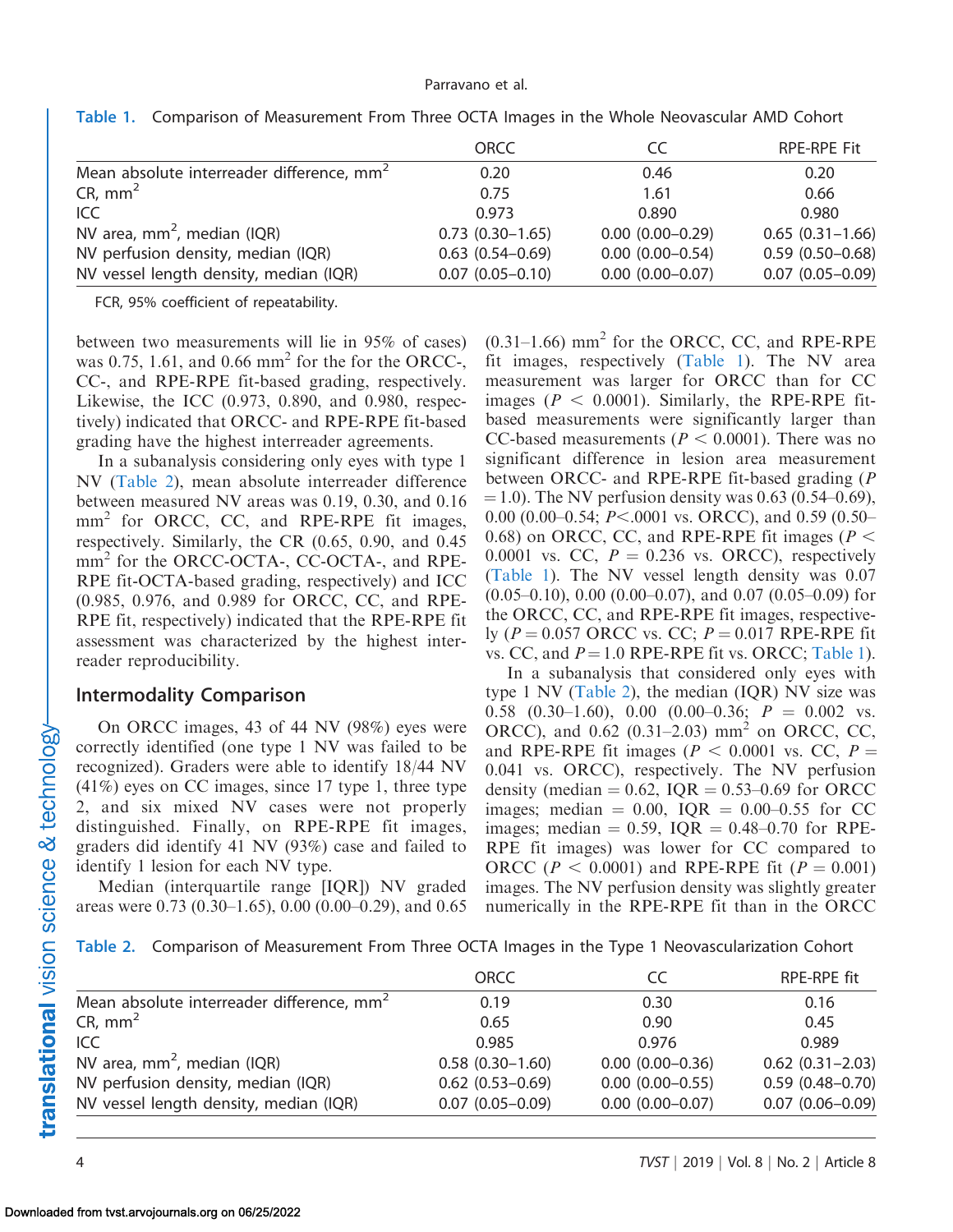images, although this difference did not reach statistical significance ( $P = 0.372$ ). No differences in NV vessel length density were displayed among the three images (median  $= 0.07$ , IQR  $= 0.05 - 0.09$  on ORCC; median = 0.00,  $IQR = 0.00 - 0.07$  on CC; and median = 0.07,  $IQR = 0.06{\text -}0.09$  on RPE-RPE fit).

#### **Discussion**

In this retrospective, cross-sectional study, we compared three OCTA en face images obtained using distinct automatically segmented slabs on visualizing and grading AMD-associated NVs. Overall, we observed that ORCC and RPE-RPE fit images provided an accurate and reproducible quantification of NV lesions. However, the RPE-RPE fit-based grading appears to be the most reliable and repeatable in assessing type 1 NV.

Numerous studies have evaluated eyes with AMD-associated NV using OCTA. Kuehlewein et al.<sup>[12](#page-7-0)</sup> demonstrated that type 1 NV may be identified in 75% of the affected eyes as a highly organized vascular complex. Notably, the latter study demonstrated that type 1 NV may be characterized by two different patterns on OCTA images, including a ''medusa'' pattern in those cases with a branching pattern sprouting from the lesion core, and a ''seafan'' pattern when a branching pattern appears rising from one side of the lesion. Furthermore, OCTA was proved to have an high sensitivity for detecting type 1 NV, as assessed in a study comparing OCTA and fluorescein angiography  $(FA)$  sensitivities.<sup>13</sup> In details, a detection sensitivity of 85.7% was demonstrated when OCTA and OCT data were combined. In contrast, a lower sensitivity was displayed with either OCTA or FA alone. Furthermore, type 1 NV was demonstrated to be significantly smaller on OCTA than indocyanine green angiography (ICGA) images, with this aspect suggesting that ICGA assessment may be affected by dye leakage.<sup>[14](#page-7-0)</sup> Type 2 NV has been characterized using OCTA and was demonstrated to appear either as a glomerulus-shaped lesion or as a medusa-shaped complex. $15-17$  The lesion visualized on OCTA corresponds topographically to a well-demarcated hyperfluorescent area in the early frames of FA images.<sup>[15](#page-7-0)</sup> Since OCTA provides a quantitative and qualitative assessment of the NV lesion, numerous studies have monitored the changes in these lesions occurring after anti-VEGF therapy.[8,](#page-6-0)[12,18–22](#page-7-0) These studies proved that treatment reduces the density and perfusion of the smaller pathologic vessels, while larger vessels are mainly spared, causing a nonsignificant reduction in the NV size after anti-VEGF treatment.

The technical characteristics of the OCTA device used to investigate neovascular AMD eyes were demonstrated to significantly affect the definition and quantification of NV. Novais et al. $^{23}$  compared spectral domain (SD)- and SS-OCTA instruments in the NV evaluation and proved a significant difference in measured NV area between these two systems. In details, the NV size was smaller when graded on the en face SD-OCTA images, which may be secondary to the fact that SD-OCT systems are more susceptible to sensitivity roll-off than SS-OCT systems.<sup>[8](#page-6-0)</sup>

Taken together, these studies suggest that SS-OCTA may become an important imaging tool in the diagnosis and follow-up of patients with neovascular AMD. For this reason, it is unquestionably relevant to identify the best segmentation strategy to visualize NV on the OCTA en face images.

Our results showed an excellent interreader agreement in the ORCC- and RPE-RPE fit-based grading. By contrast, the ICC value was worse in the CC images. Moreover, even the CR, which is known to be independent of the average lesion size, was worse in the CC-based measurements. The reduced interreader agreement for the CC images was hypothesized to be secondary to the limited capability of this slab to incorporate the NV lesion, along with a complexity in distinguishing the pathologic vessels from the surrounding CC. In the post hoc analysis, which considered only eyes with type 1 NV, the highest interreader agreement was observed for RPE-RPE fitbased grading. This is most likely attributable to the sharper contrast at lesion boundaries in these images, as the NV lesion is not surrounded by normal CC vessels in the RPE-RPE fit OCTA image ([Fig. 2\)](#page-5-0).

We observed that CC-based lesion measurements were significantly smaller than ORCC- and RPE-RPE fit-based measurements, which is in agreement with our interpretation that the CC slab is incapacitated to visualize the whole NV, even taking into consideration only type 1 NV. Moreover, while the CC image had a lower sensitivity in the NV detection, we found that ORCC and RPE-RPE fit slabs have the same sensitivity (33/34 eyes, 97%) for detecting type 1 NV using OCTA en face images. Of note, in the post-hoc analysis analyzing type 1 NV, we observed larger NV area measurement from RPE-RPE fit compared to ORCC images. This aspect may be partially due to the fact that ORCC images include the CC plexus. The CC vessels may partially mask the NV margin and the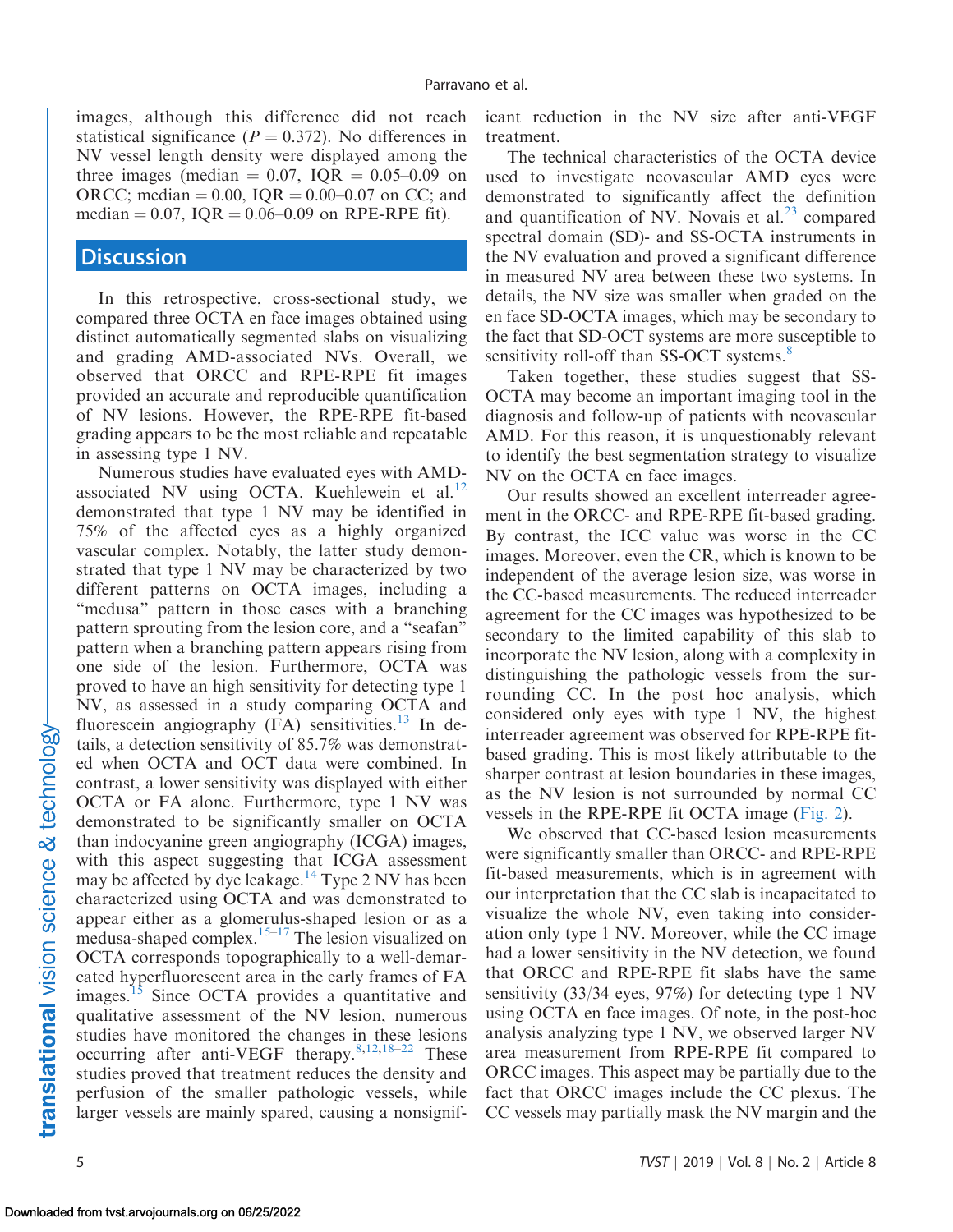<span id="page-5-0"></span>

Figure 2. En face OCTA images (first and third lines) and corresponding cross-sectional OCT images (second and fourth lines, respectively) showing the slab used to obtain the en face images from 2 eyes (one for each pair of lines) affected by exudative neovascular AMD with type 1 NV. The ORCC en face image (left) shows flow within a neovascular lesion. This lesion is poorly visible in the CC en face image (middle). The RPE-RPE fit en face image (right) appears superior in showing the NV lesion, even compared to the ORCC image, since a larger amount of lesion is displayed, as well as an higher contrast between the neovascular and perilesional region is evident.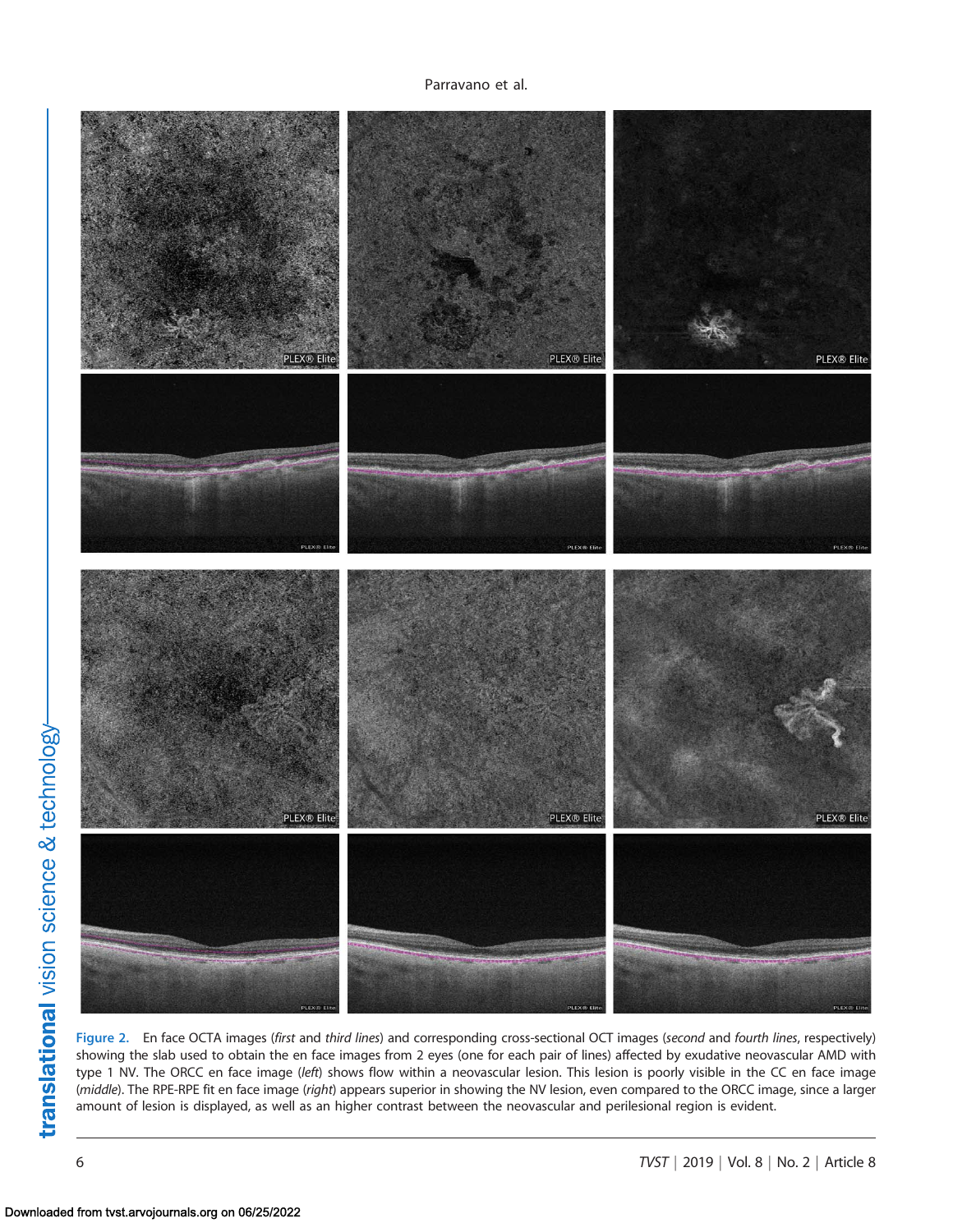<span id="page-6-0"></span>grader presumably was not certain as to whether such peripheral regions should be included as NV ([Fig. 2](#page-5-0)).

Of note, though not statistically significant, we observed a trend for a slightly higher NV perfusion density for RPE-RPE fit compared to ORCC images. This aspect may be partially due to an improved visualization of the smaller pathologic neovessels using the RPE-RPE fit slab. Indeed, since OCTA images were obtained with sum projection analyses, a thicker slab may result in a reduced visualization of the smaller vessels, assuming that this analysis projection creates an image that is the sum of the slices in the slab. However, assuming that these differences did not reach statistical significance and that we did not find differences in the NV vessel length density, this aspect needs further investigations to be discussed properly.

Our study has some limitations that should be considered when assessing our findings. First, the sample size of the cohort is relatively small, which reduces the power of our analysis. In particular, we were not powered to evaluate for differences between the ORCC and RPE-RPE fit assessments of type 2 NV. However, given that type 2 NV is located mainly in the subretinal space, it is supposable that the ORCC slab may confer a better visualization of this kind of neovascularization. Second, we did use  $3 \times 3$ and  $6 \times 6$ -mm images. However, we used a SS-OCTA system, which was demonstrated to have a greater consistency in lesion area measurements across different scan patterns.<sup>[24](#page-7-0)</sup> Finally, image quality may have impacted on perfusion and vessel length density measurements. However, poor quality images with an SSI less than 6 or significant motion artifacts were not included in our analysis.

In summary, using SS-OCTA en face images obtained using the ORCC and RPE-RPE fit slabs allowed an accurate and reproducible quantification of NV in AMD patients. The RPE-RPE fit OCTA images have the highest interreader agreement in the measurement of type 1 lesion size. Furthermore, these images delivered larger measurements of type 1 NV compared to ORCC images. Regardless, the potential of RPE-RPE fit slab to evaluate type 1 lesions warrants further study, and may be of particular relevance given the many ongoing trials of potential novel treatments for NV.

#### Acknowledgments

Supported in part by the Italian Ministry of Health and Fondazione Roma.

Disclosures: M. Parravano, Allergan (S), Bayer (S); Novartis (S); E. Borrelli, None; R. Sacconi, None; E. Costanzo, None; A. Marchese, None; D. Manca, None; M. Varano, Allergan (S), Bayer (S); Novartis (S); Sifi (S); F. Bandello, Allergan (S), Alimera (S), Bayer (S), Farmila-Thea (S), Schering Pharma (S), Sanofi-Aventis (S), Novagali (S), Pharma (S), Hoffmann-La Roche (S), Genetech (S), Novartis (S); G. Querques, Allergan (S), Alimera (S), Amgen (S), Bayer (S), KHB (S), Novartis (S), Roche (S), Sandoz (S), Zeiss (S); Allergan (C), Alimera (C), Bausch and Lomb (C), Bayer (C), Heidelberg (C), Novartis (C), Zeiss (C)

#### References

- 1. Friedman DS, O'Colmain BJ, Muñoz B, et al. Prevalence of age-related macular degeneration in the United States. Arch Ophthalmol. 2004;122: 564–572.
- 2. Ferris FL, Wilkinson CP, Bird A, et al. Clinical classification of age-related macular degeneration. Ophthalmology. 2013;120:844–851.
- 3. Roisman L, Zhang Q, Wang RK, et al. Optical coherence tomography angiography of asymptomatic neovascularization in intermediate agerelated macular degeneration. Ophthalmology. 2016;123:1309–1319.
- 4. de Oliveira Dias JR, Zhang Q, Garcia JMB, et al. Natural history of subclinical neovascularization in nonexudative age-related macular degeneration using swept-source OCT angiography. Ophthalmology. 2018;125:255-266.
- 5. Carnevali A, Cicinelli MV, Capuano V, et al. Optical coherence tomography angiography: a useful tool for diagnosis of treatment-naïve quiescent choroidal neovascularization. Am J Ophthalmol. 2016;169:189–198.
- 6. Grossniklaus HE, Gass JD. Clinicopathologic correlations of surgically excised type 1 and type 2 submacular choroidal neovascular membranes. Am J Ophthalmol. 1998;126:59–69.
- 7. Jung JJ, Chen CY, Mrejen S, et al. The incidence of neovascular subtypes in newly diagnosed neovascular age-related macular degeneration. Am J Ophthalmol. 2014;158:769–779.
- 8. Borrelli E, Sarraf D, Freund KB, Sadda SR. OCT angiography and evaluation of the choroid and choroidal vascular disorders. Prog Retin Eye Res. 2018;67:30–55.